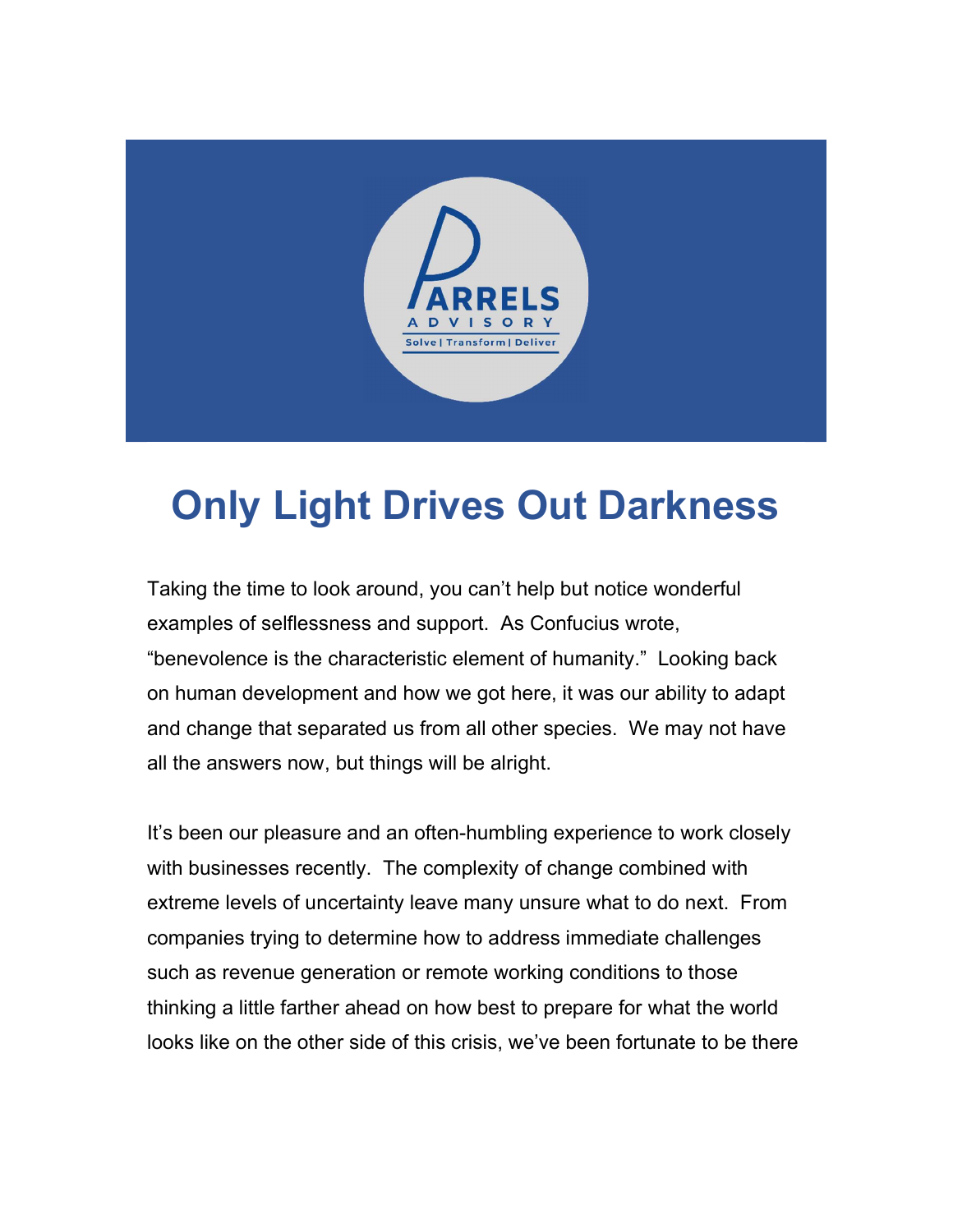as clarity is discovered and great weights are removed from their shoulders.

## Some Thoughts & Inspiration

We hope the following brings you greater insight and eases your burden. These articles and posts cover a range of valuable topics.

## Help while home

Manage fatigue

Building your brand

## Help with remote work

Before you start

Tech for working remotely

Partnering with determined companies eager to seize new opportunities or position themselves for future growth.